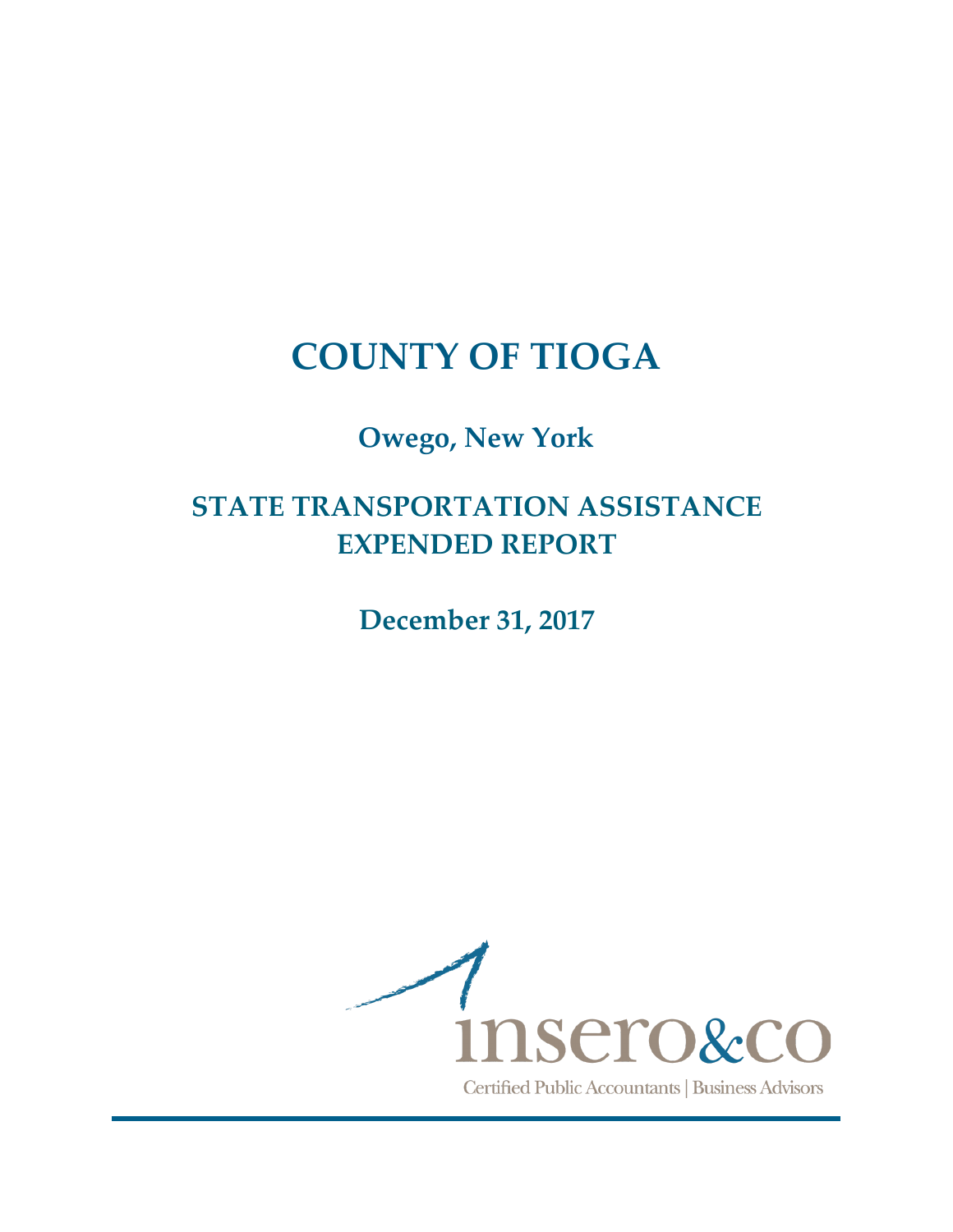### *COUNTY OF TIOGA* **STATE TRANSPORTATION ASSISTANCE EXPENDED REPORT**

### **TABLE OF CONTENTS DECEMBER 31, 2017**

| Independent Auditor's Report on Compliance and Controls Over State<br>Transportation Assistance Expended Based on an Audit of Financial Statements Performed in |                |
|-----------------------------------------------------------------------------------------------------------------------------------------------------------------|----------------|
|                                                                                                                                                                 | $1 - 3$        |
|                                                                                                                                                                 | $\overline{4}$ |
|                                                                                                                                                                 | 5              |
| Schedule of Findings and Questioned Costs                                                                                                                       | 6              |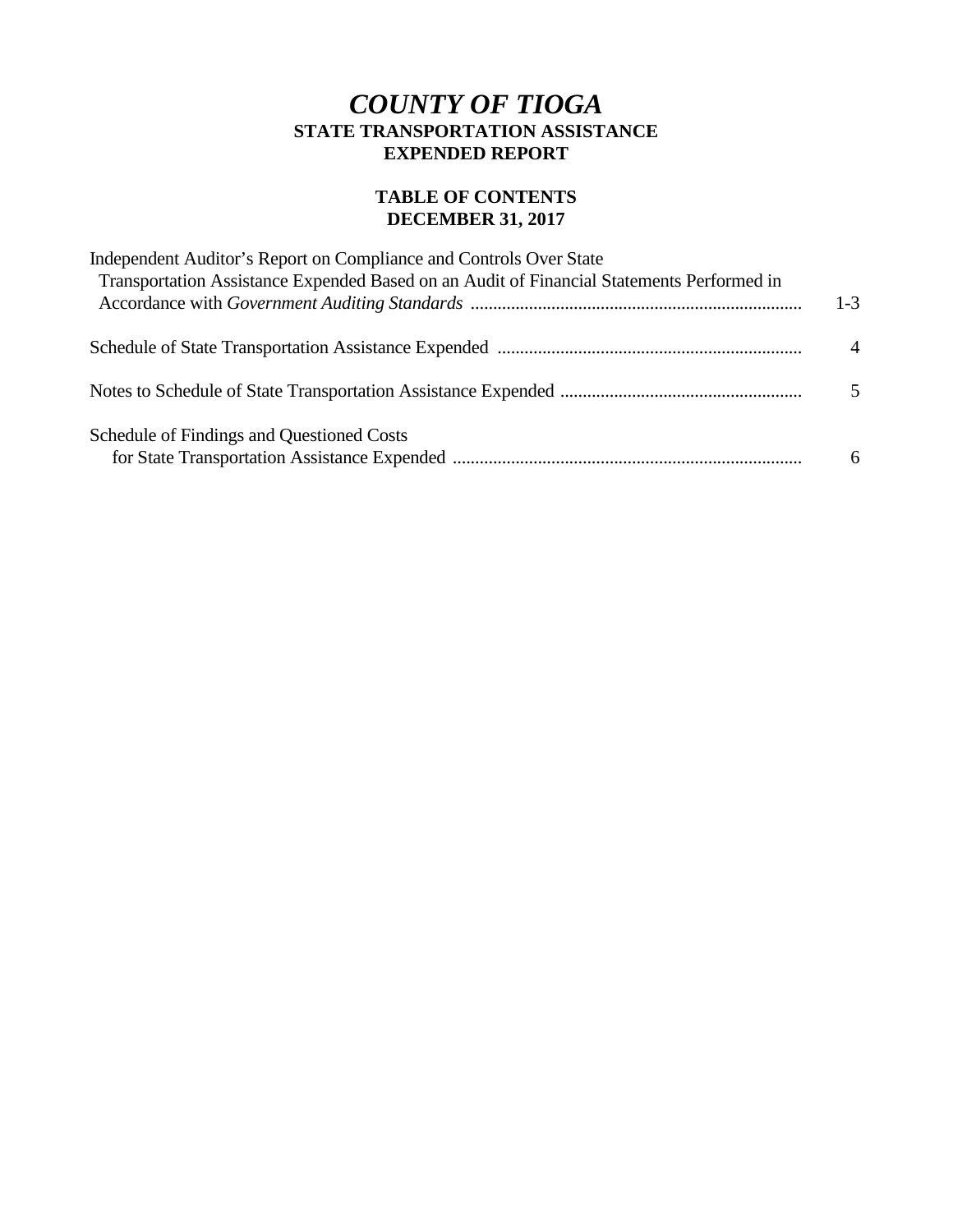

#### Certified Public Accountants | Business Advisors

### **INDEPENDENT AUDITOR'S REPORT ON COMPLIANCE AND CONTROLS OVER STATE TRANSPORTATION ASSISTANCE EXPENDED BASED ON AN AUDIT OF FINANCIAL STATEMENTS PERFORMED IN ACCORDANCE WITH** *GOVERNMENT AUDITING STANDARDS*

County Legislature County of Tioga Owego, New York

#### **Report on Compliance**

We have audited the County of Tioga's (the County) compliance with the types of compliance requirements described in Title 17 of the New York State Codes, Rules and Regulations (NYCRR) Part 43 that could have a direct and material effect on each of the County's state transportation assistance programs tested for the year ended December 31, 2017. The County's programs tested are identified in the summary of audit results section of the accompanying Schedule of Findings and Questioned Costs for State Transportation Assistance Expended.

#### *Management's Responsibility*

Management is responsible for compliance with the requirements of laws, regulations, contracts, and grants applicable to each state transportation assistance program tested.

#### *Auditor's Responsibility*

Our responsibility is to express an opinion on compliance for each of the County's state transportation assistance programs tested based on our audit of the types of requirements referred to above.

We conducted our audit of compliance in accordance with auditing standards generally accepted in the United States of America; the standards applicable to financial audits contained in *Government Auditing Standards*, issued by the Comptroller General of the United States; and Title 17 of the NYCRR Part 43. Those standards and Title 17 of the NYCRR Part 43 require that we plan and perform the audit to obtain reasonable assurance about whether noncompliance with the types of compliance requirements referred to above that could have a direct and material effect on the state transportation assistance programs tested occurred. An audit includes examining, on a test basis, evidence about the County's compliance with those requirements and performing such other procedures as we considered necessary in the circumstances.

We believe that our audit provides a reasonable basis for our opinion on compliance for each state transportation assistance program tested. However, our audit does not provide a legal determination of the County's compliance.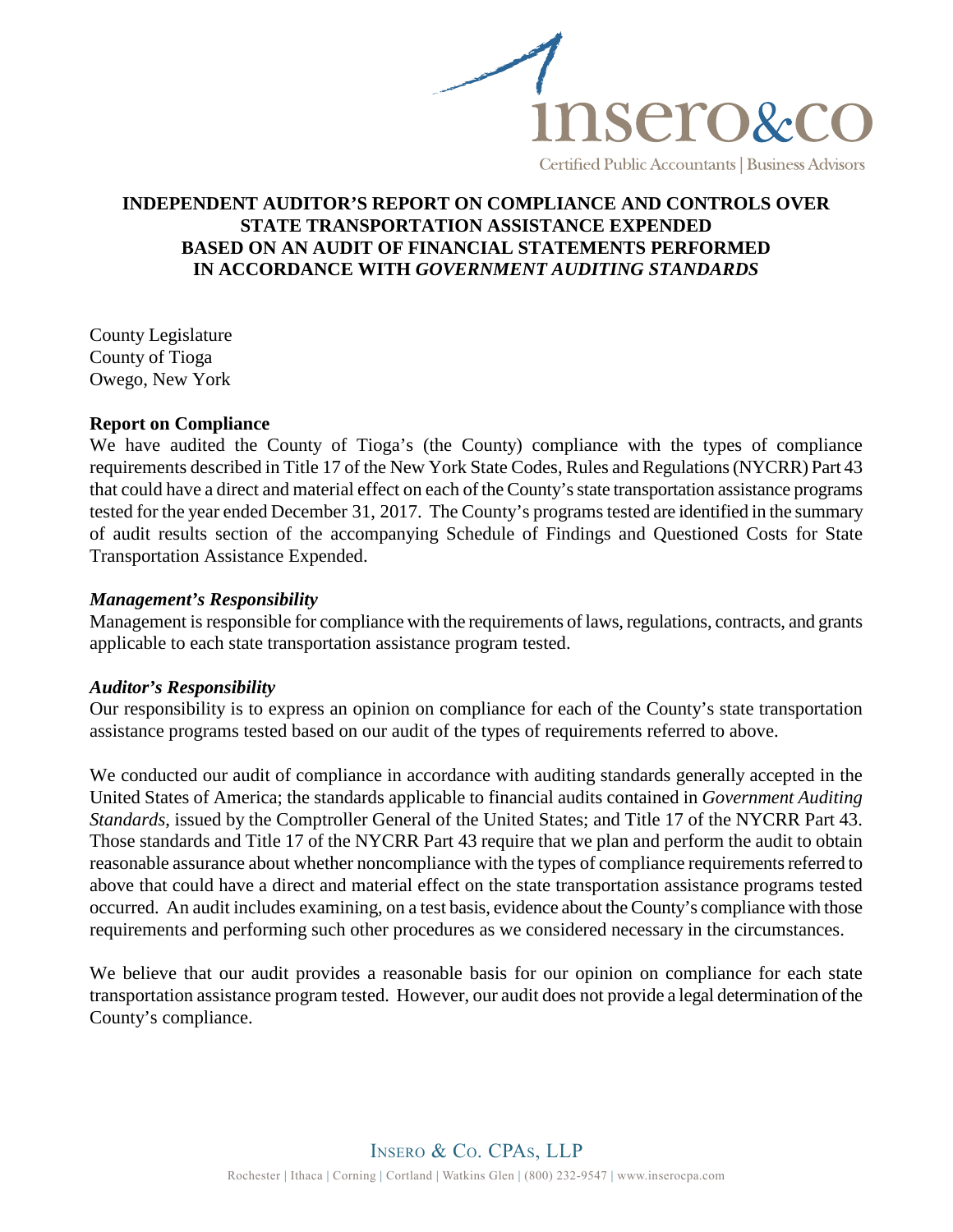### *Opinion on Each State Transportation Assistance Program Tested*

In our opinion, the County of Tioga complied, in all material respects, with the types of requirements referred to above that could have a direct and material effect on each of its state transportation assistance programs tested for the year ended December 31, 2017.

### **Report on Internal Control over Compliance**

Management of the County of Tioga is responsible for establishing and maintaining effective internal control over compliance with the types of compliance requirements referred to above. In planning and performing our audit of compliance, we considered the County's internal control over compliance with the types of requirements that could have a direct and material effect on the state transportation assistance programs tested to determine the auditing procedures that are appropriate in the circumstances for the purpose of expressing an opinion on compliance for each state transportation assistance program and to test and report on internal control over compliance in accordance with Title 17 of the NYCRR Part 43, but not for the purpose of expressing an opinion on the effectiveness of internal control over compliance. Accordingly, we do not express an opinion on the effectiveness of the County's internal control over compliance.

A *deficiency in internal control over compliance* exists when the design or operation of a control over compliance does not allow management or employees, in the normal course of performing their assigned functions, to prevent, or detect and correct, noncompliance with a type of compliance requirement of a state transportation assistance program on a timely basis. A *material weakness in internal control over compliance* is a deficiency, or combination of deficiencies, in internal control over compliance, such that there is a reasonable possibility that material noncompliance with a type of compliance requirement of a state transportation assistance program will not be prevented, or detected and corrected, on a timely basis. A *significant deficiency in internal control over compliance* is a deficiency, or a combination of deficiencies, in internal control over compliance with a type of compliance requirement of a state transportation assistance program that is less severe than a material weakness in internal control over compliance, yet important enough to merit attention by those charged with governance.

Our consideration of internal control over compliance was for the limited purpose described in the first paragraph of this section and was not designed to identify all deficiencies in internal control over compliance that might be material weaknesses or significant deficiencies. We did not identify any deficiencies in internal control over compliance that we consider to be material weaknesses. However, material weaknesses may exist that have not been identified.

The purpose of this report on internal control over compliance is solely to describe the scope of our testing of internal control over compliance and the results of that testing based on the requirements of the New York State Department of Transportation. Accordingly, this report is not suitable for any other purpose.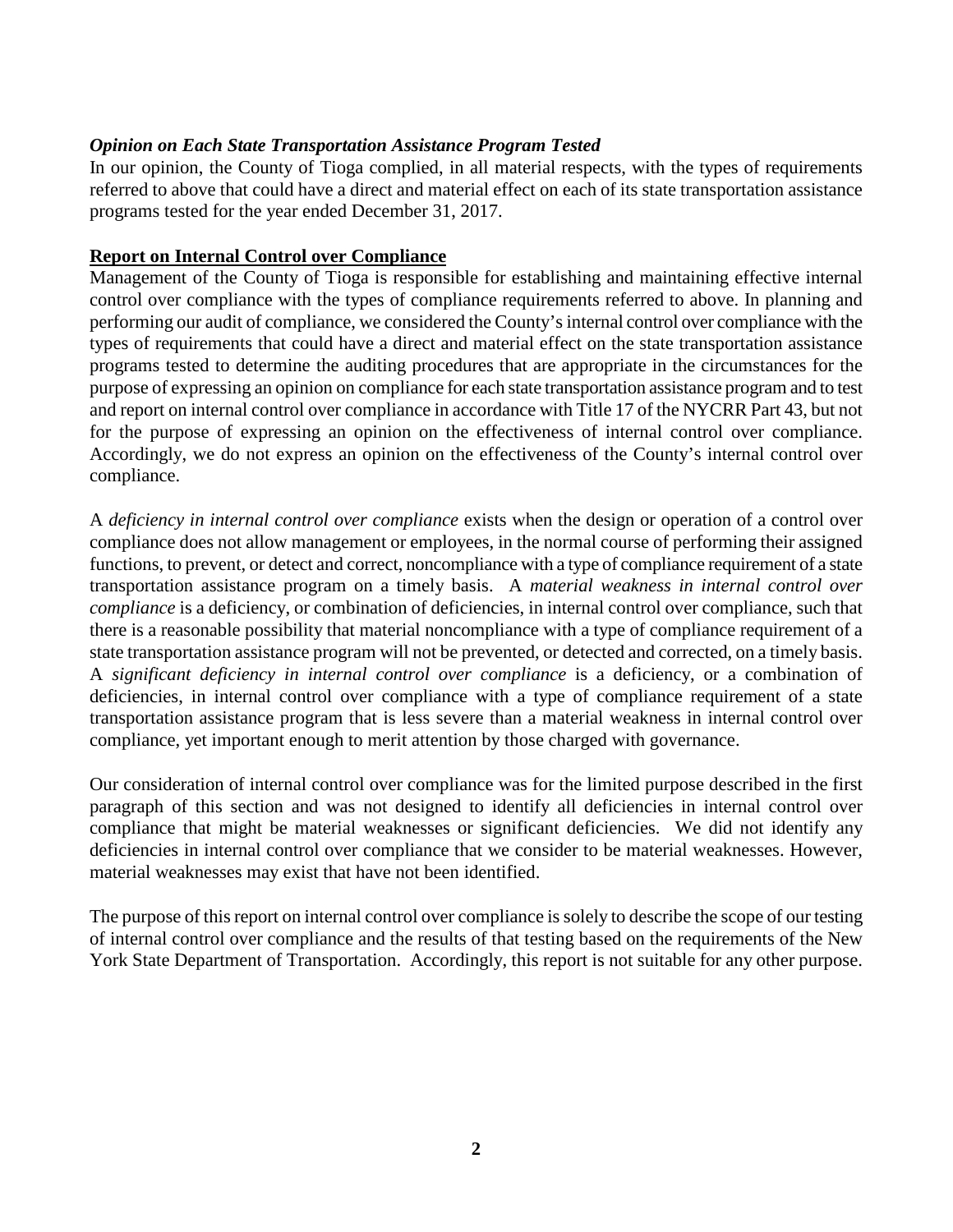### **Schedule of State Transportation Assistance Expended**

We have audited the financial statements of the County of Tioga as of December 31, 2017 and for the year ended December 31, 2017, and have issued our report thereon dated September 6, 2018. Our audit was performed for the purpose of forming an opinion on the County of Tioga's financial statements taken as a whole. The accompanying Schedule of State Transportation Assistance Expended is presented for purposes of additional analysis as required by Title 17 of the NYCRR Part 43, and is not a required part of the financial statements. Such information is the responsibility of management and was derived from and relates directly to the underlying accounting and other records used to prepare the financial statements. The information has been subjected to the auditing procedures applied in the audit of the financial statements and certain additional procedures, including comparing and reconciling such information directly to the underlying accounting and other records used to prepare the financial statements or to the financial statements themselves, and other additional procedures in accordance with auditing standards generally accepted in the United States of America. In our opinion, the Schedule of State Transportation Assistance Expended is fairly stated in all material respects in relation to the financial statements as a whole.

Respectfully Submitted,

nsero r Co. CPA, LLP

Insero & Co. CPAs, LLP Certified Public Accountants

Ithaca, New York September 6, 2018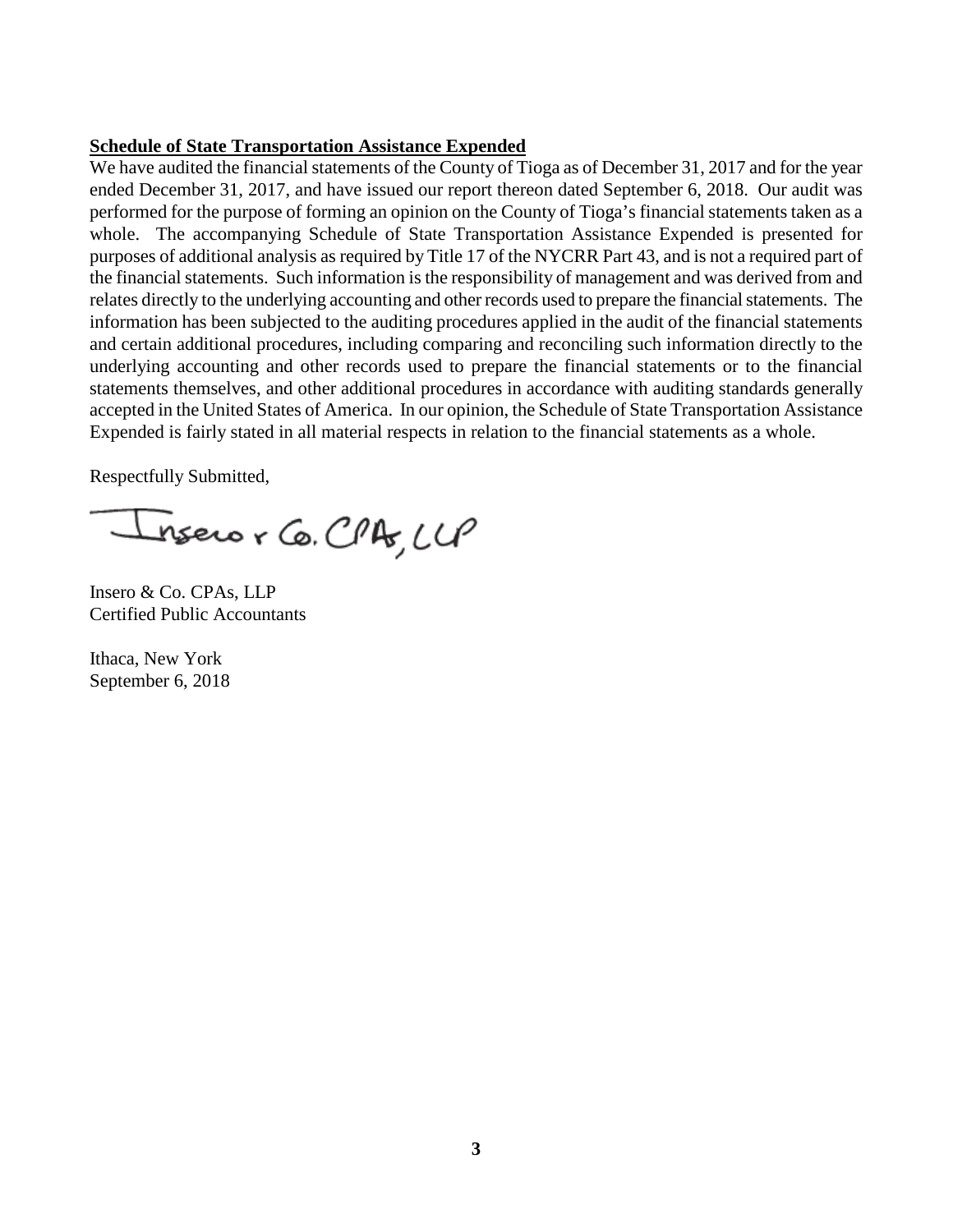### **FOR THE YEAR ENDED DECEMBER 31, 2017 SCHEDULE OF STATE TRANSPORTATION ASSISTANCE EXPENDED**

|                                                           | <b>NYSDOT</b> Contract/ |                     |
|-----------------------------------------------------------|-------------------------|---------------------|
| <b>Program Title</b>                                      | <b>Ref. Number</b>      | <b>Expenditures</b> |
| Consolidated Local Street and Highway Improvement Program |                         |                     |
| <b>Capital Reimbursement Component</b>                    | 970000                  | \$<br>879,794       |
| <b>Extreme Winter Recovery</b>                            | 970000                  | 138,449             |
| PAVE-NY                                                   | 970000                  | 460,995             |
|                                                           |                         | 1,479,238           |
| State Match for Federal Aid Highway Projects              | D035499                 | 101,401             |
| State Match for Federal Aid Highway Projects              | D035471                 | 6,965               |
| <b>Total State Match for Federal Aid Highway Projects</b> |                         | 108,366             |
| <b>Mobility Management Project</b>                        | 9795.16.307             | 17,924              |
| <b>Total</b>                                              |                         | \$<br>1,605,528     |

Note: Abstracted from audited financials - See audit reports for complete information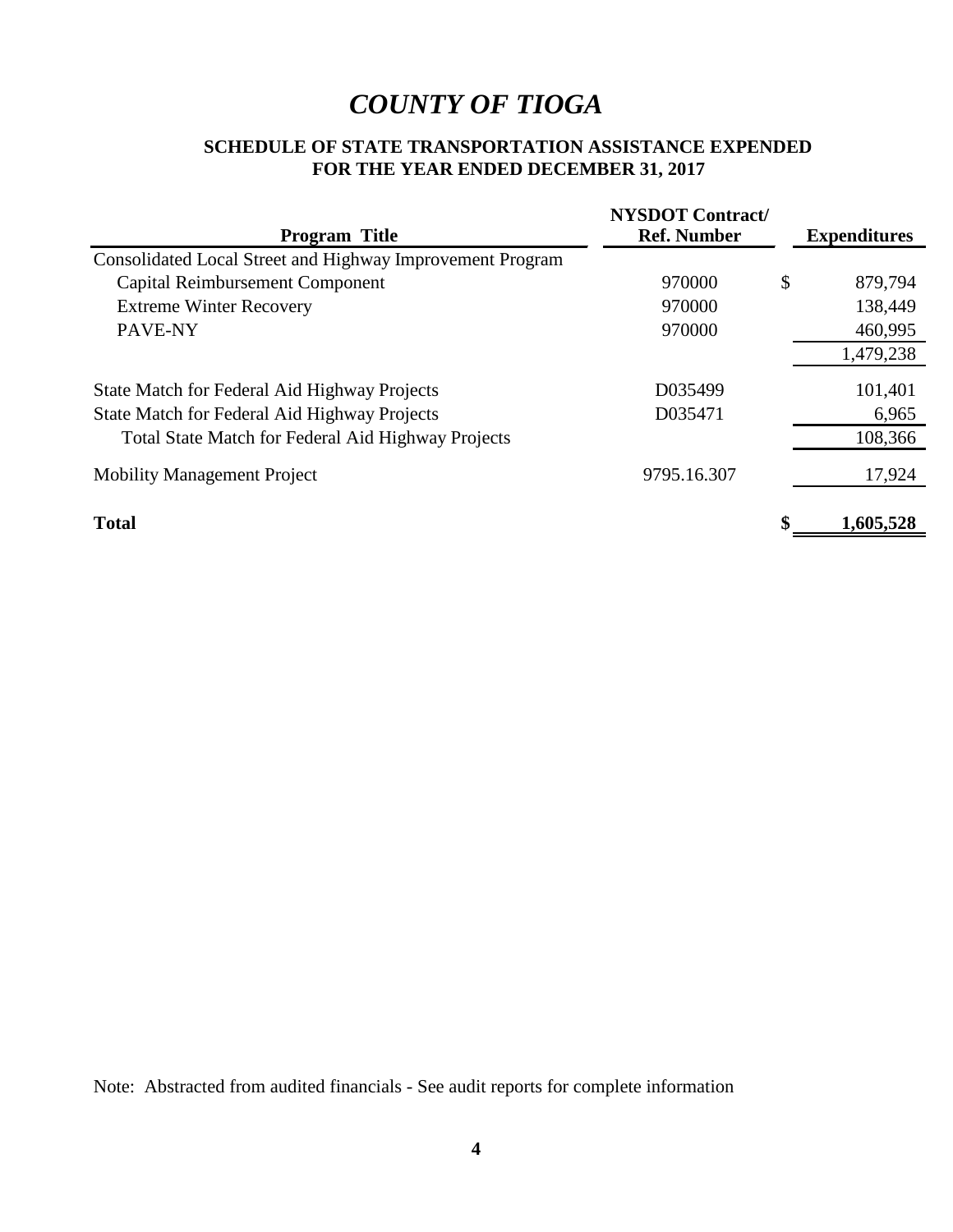### **NOTES TO SCHEDULE OF STATE TRANSPORTATION ASSISTANCE EXPENDED FOR THE YEAR ENDED DECEMBER 31, 2017**

### *Note 1* **General**

The accompanying Schedule of State Transportation Assistance Expended presents the activity of all financial assistance programs provided by the New York State Department of Transportation to the County of Tioga.

### *Note 2* **Basis of Accounting**

The accompanying Schedule of State Transportation Assistance Expended is presented using the accrual basis of accounting.

### *Note 3* **Matching Costs**

Costs associated with the federal and local shares of Federal Aid Highway projects are not included in the reported expenditures.